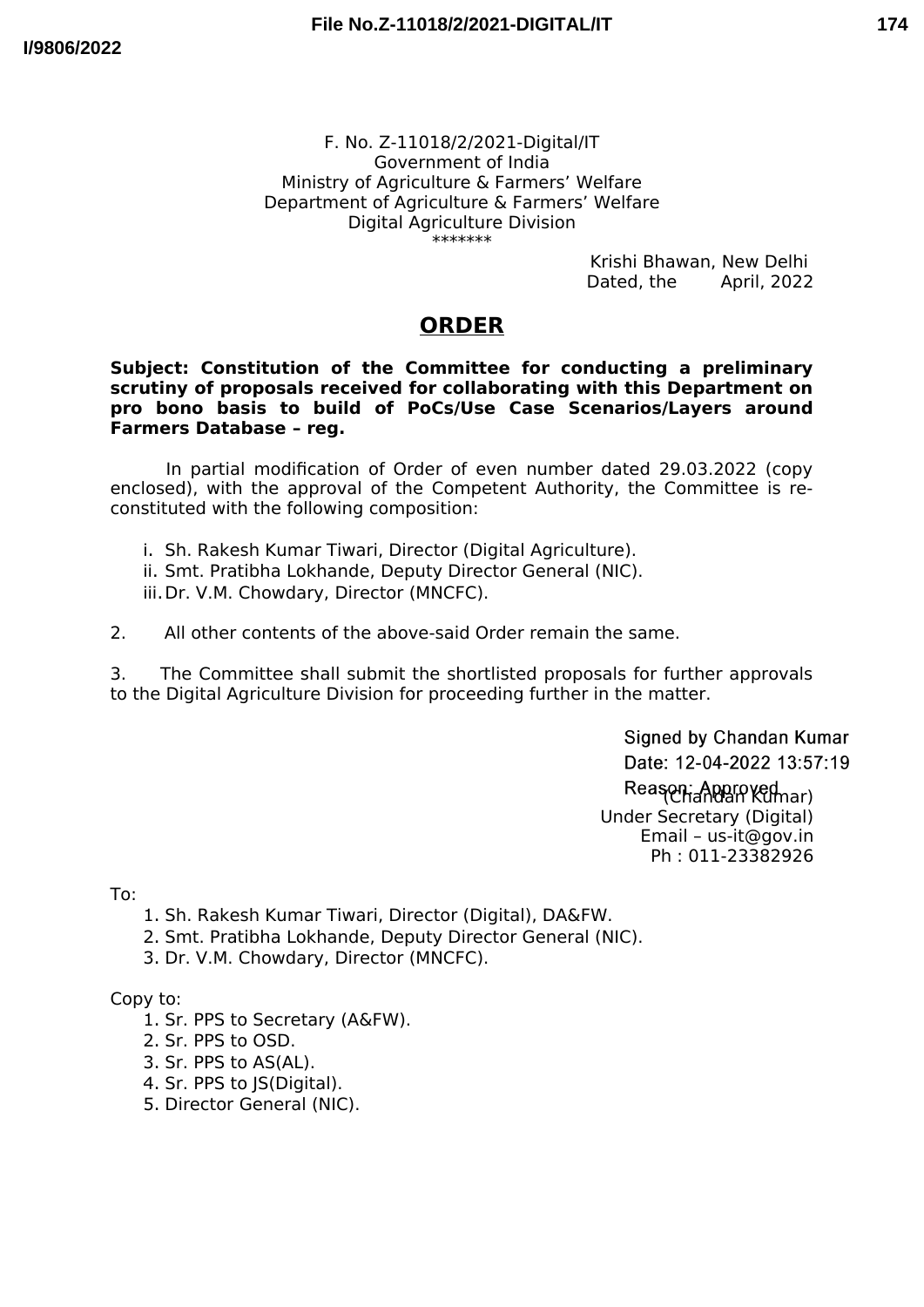## **169**

#### F. No. Z-11018/2/2021-Digital/IT Government of India Ministry of Agriculture & Farmers' Welfare Department of Agriculture & Farmers' Welfare Digital Agriculture Division \*\*\*

Krishi Bhawan, New Delhi Dated, the 29<sup>th</sup> March, 2022

### **ORDER**

### **Subject: Constitution of the Committee for conducting a preliminary scrutiny of proposals received for collaborating with this Department on pro bono basis to build of PoCs/Use Case Scenarios/Layers around Farmers Database – reg.**

With approval of the Competent Authority, the following Committee is constituted for scrutinizing and shortlisting of proposals received for collaborating with this Department on pro bono basis to build PoCs/Use Case Scenarios around Farmers Database with the following composition:

i. Sh. Vijay Rajmohan, Director (Digital Agriculture).

ii. Smt. Pratibha Lokhande, Deputy Director General (NIC).

iii.Dr. V.M. Chowdary,Director (MNCFC)

2. The Committee may therefore go through the proposals and shortlist the ones for further consideration based on the need for specific use case(s) being proposed, profile of the company/startup/academic institution proposing the same in the overall context of various initiatives being taken up by this Department, including India Digital Ecosystem of Agriculture (IDEA) and the proposed AgriStack.

3. Committee will submit the shortlisted proposals for further approvals to the Digital Agriculture Division for proceeding further in the matter.

> Signed by Chandan Kumar Date: 29-03-2022 11:00:30 Under Secretary (Orgital) Email – us-it@gov.in Ph : 011-23382926

To:

1. Sh. Vijay Rajmohan, Director (Digital), DA&FW.

2. Smt. Pratibha Lokhande, Deputy Director General (NIC).

3. Dr. V.M. Chowdary, Director (MNCFC).

Copy to:

1. Sr. PPS to Secretary (A&FW)

2. Sr. PPS to OSD